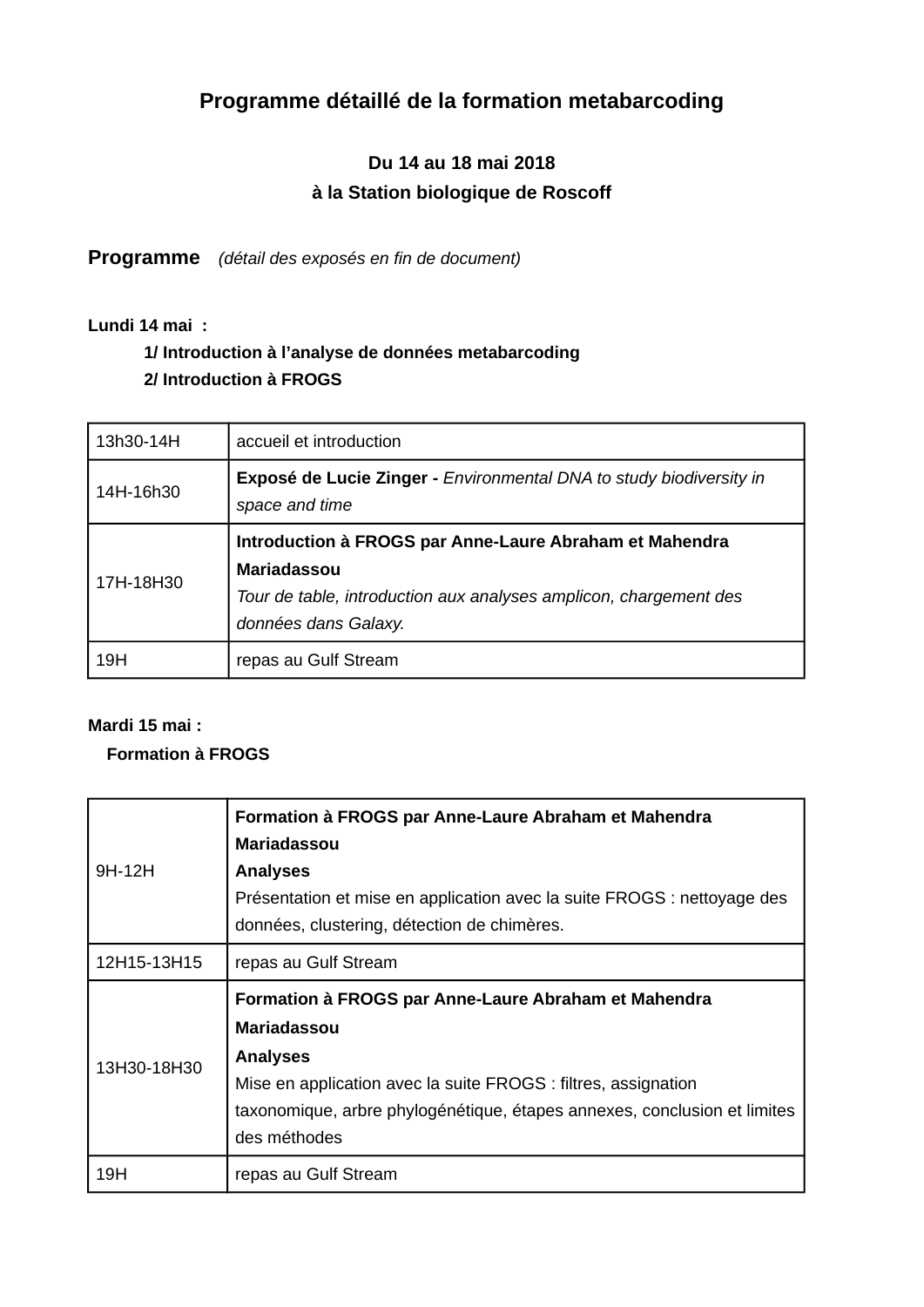#### **Mercredi 16 mai :**

## **Formation à FROGS**

| 9H-12H      | Formation à FROGS par Anne-Laure Abraham et Mahendra<br><b>Mariadassou</b><br><b>Statistiques</b><br>Présentation de phyloseq et de ses différentes fonctionnalités,<br>descriptions des objets, import des données et premiers graphiques<br>descriptifs (composition)                                                                                                                                              |
|-------------|----------------------------------------------------------------------------------------------------------------------------------------------------------------------------------------------------------------------------------------------------------------------------------------------------------------------------------------------------------------------------------------------------------------------|
| 12H15-13H15 | repas au Gulf Stream                                                                                                                                                                                                                                                                                                                                                                                                 |
| 13H30-18H30 | Formation à FROGS par Anne-Laure Abraham et Mahendra<br><b>Mariadassou</b><br><b>Statistiques</b><br>Notions de diversité alpha et beta (présentation théorique et calcul).<br>Construction et exploitation des matrices de distances : (i) clustering, (ii)<br>ordination des échantillons, (iii) test d'effet d'une covariable par ANOVA<br>multivarié (adonis). Visualisation de la matrice de comptage des OTUs. |
| 19H         | repas au Gulf Stream                                                                                                                                                                                                                                                                                                                                                                                                 |

## **Jeudi 17 mai :**

## **1/ Formation à FROGS**

# **2/ retour d'expériences**

|             | Formation à FROGS par Anne-Laure Abraham et Mahendra<br><b>Mariadassou</b>                                                                                         |
|-------------|--------------------------------------------------------------------------------------------------------------------------------------------------------------------|
| $9H-12H$    | <b>Statistiques</b><br>Détection d'OTUs différentiellement abondants (en fonction du temps).<br>Mise en œuvre par les stagiaires sur des jeux de données exemples. |
| 12H15-13H15 | repas au Gulf Stream                                                                                                                                               |
| 13h30-15h30 | Exposé de Frédéric Mahé - Progress and limitations of bioinformatics<br>tools for metabarcoding data                                                               |
| 16h-18h30   | <b>Exposé de Laurent Toffin - Diversity and biogeography of microbial</b><br>communities in methane marine sediments of the Mozambique Channel                     |
| 19H         | repas au Gulf Stream                                                                                                                                               |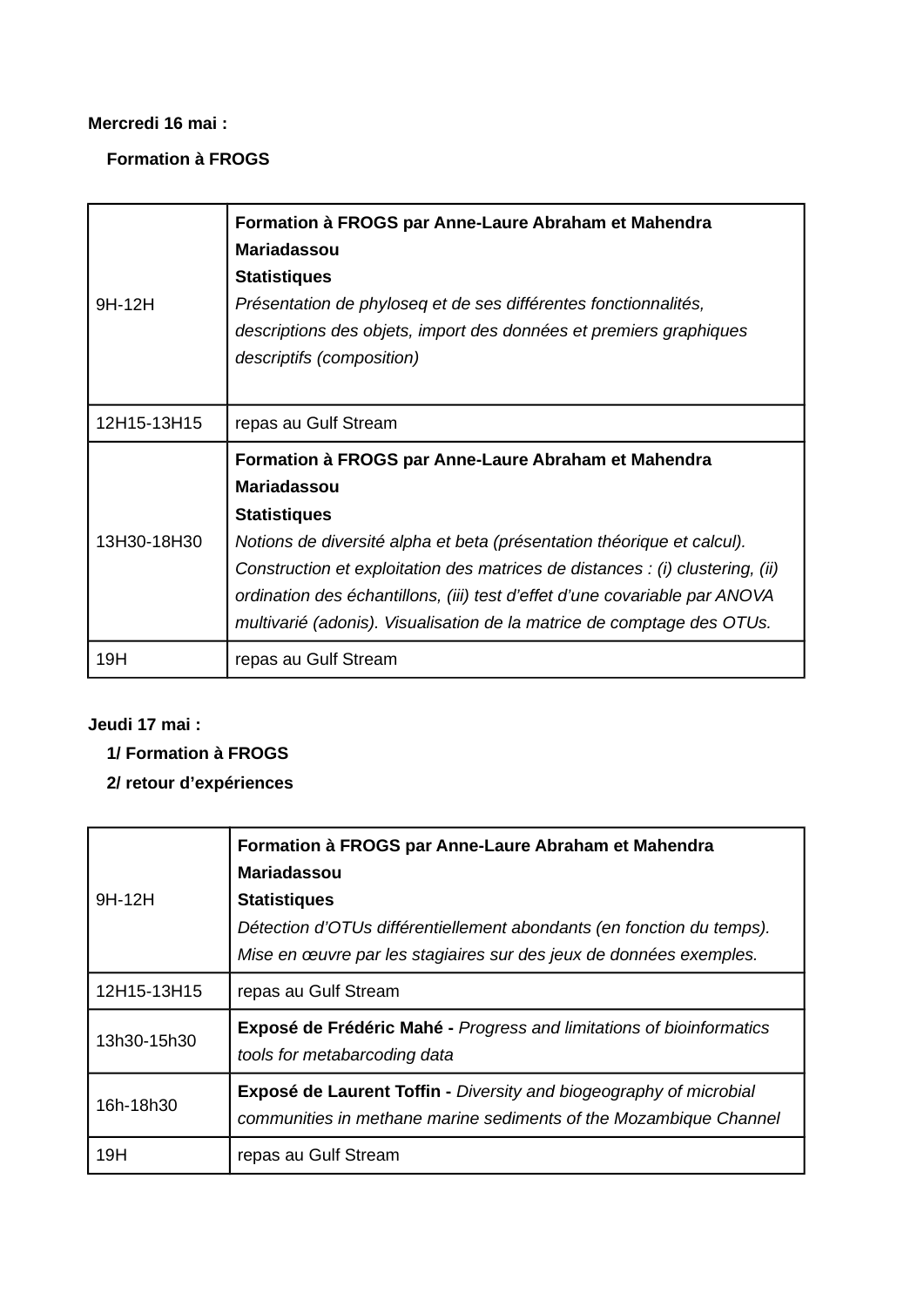#### **Vendredi 18 mai :**

#### **Tutoriaux : (1) Mothur et (2) visualisation sous R**

| 9h-10h30    | Exposé d'Angélique Gobet - Introduction to Mothur, an open-source<br>software to clean and analyze metabarcoding data |
|-------------|-----------------------------------------------------------------------------------------------------------------------|
| 10H30-12H   | <b>Exposé de Daniel Vaulot - Visualization and Analysis metabarcoding</b><br>data with the R Phyloseq package         |
| 12h15-13h30 | repas Gulf Stream (Optionel)                                                                                          |
| 13H30       | Fin                                                                                                                   |

#### **Résumés des interventions :**

#### **Lucie Zinger (Institut de Biologie de l'ENS, Paris) - " Environmental DNA to study**

**biodiversity in space and time "** : *DNA metabarcoding is revolutionising ecological and environmental sciences by bypassing the limitations of classical biodiversity census methods. The genomic information contained in sediments can now be used to retrieve past communities. Sampling of organisms body parts can reveal ecological interactions such as those between plants and their pollinators or between hosts and their microbiota. More generally, it is now possible to expand our understanding of how multi-trophique assemblages are distributed in the environment. During this lecture, I will illustrate different applications of DNA metabarcoding and address the challenges of this approach, their consequences on ecological inferences, and possible avenues for improvement.*

**Frédéric Mahé (Cirad, Montpellier) - " Progress and limitations of bioinformatics tools for metabarcoding data "** : *DNA amplification and DNA sequencing are noisy processes. This accumulation of erroneous and contaminant sequences slows down and hinders metabarcoding's capacity to describe molecular communities. During this lecture, we will go down the rabbit hole and have a look at the inner working of popular metabarcoding algorithms, revealing the art and tricks used to reduce in vitro noise (denoising, clustering, chimera checking) and in silico noise (fastq paired-read merging).*